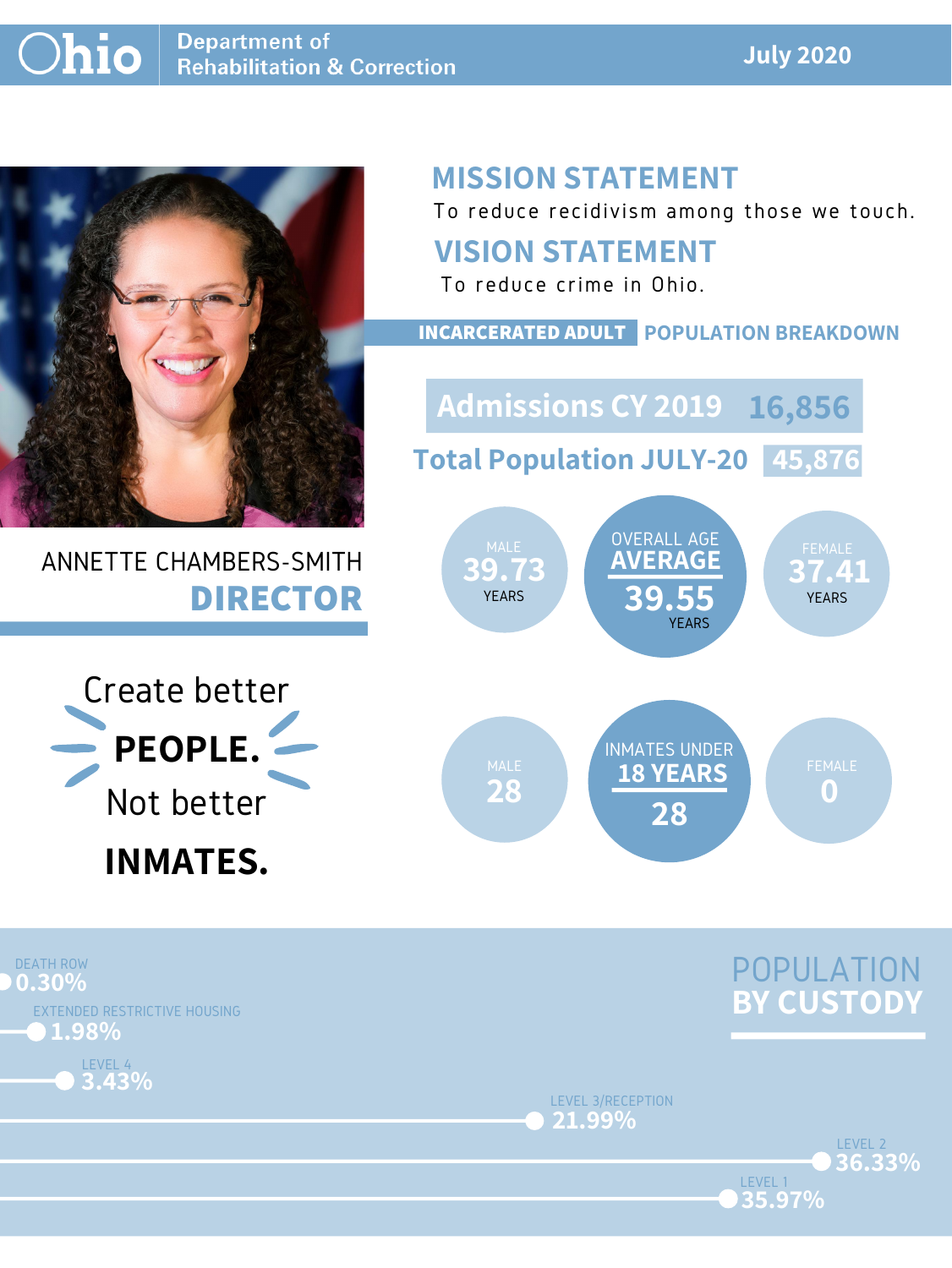#### Other Race 1,572







# INMATE RELEASES

| Total FY 2019                              | 22,161 |
|--------------------------------------------|--------|
| <b>Releases to Supervision</b>             | 16,486 |
| To Parole                                  | 263    |
| To Post Release Control                    | 10,250 |
| To Transitional Control/Treatment Transfer | 3,990  |
| To Judicial Release                        | 1,983  |
| <b>Releases Without Supervision</b>        | 5,382  |
| Miscellaneous Releases                     | 22     |
| *Excludes Deaths                           |        |



Executions Since February 1999 Executions Calendar Year to Date **0 56**

### **Monthly Community Supervision Count**

| <b>Community Control</b>    | 4,821  |
|-----------------------------|--------|
| <b>Interstate Compact</b>   | 3,837  |
| <b>Intervention in Lieu</b> | 730    |
| <b>Judicial Release</b>     | 786    |
| <b>PRC/Parole</b>           | 21,561 |

# **Staff Profile** Total Staff **12,267**

# Total Corrections Officers (CO) Inmate To Correction Officer Ratio **6,709 6.2:1**

Total Parole Officers (PO)

**511**